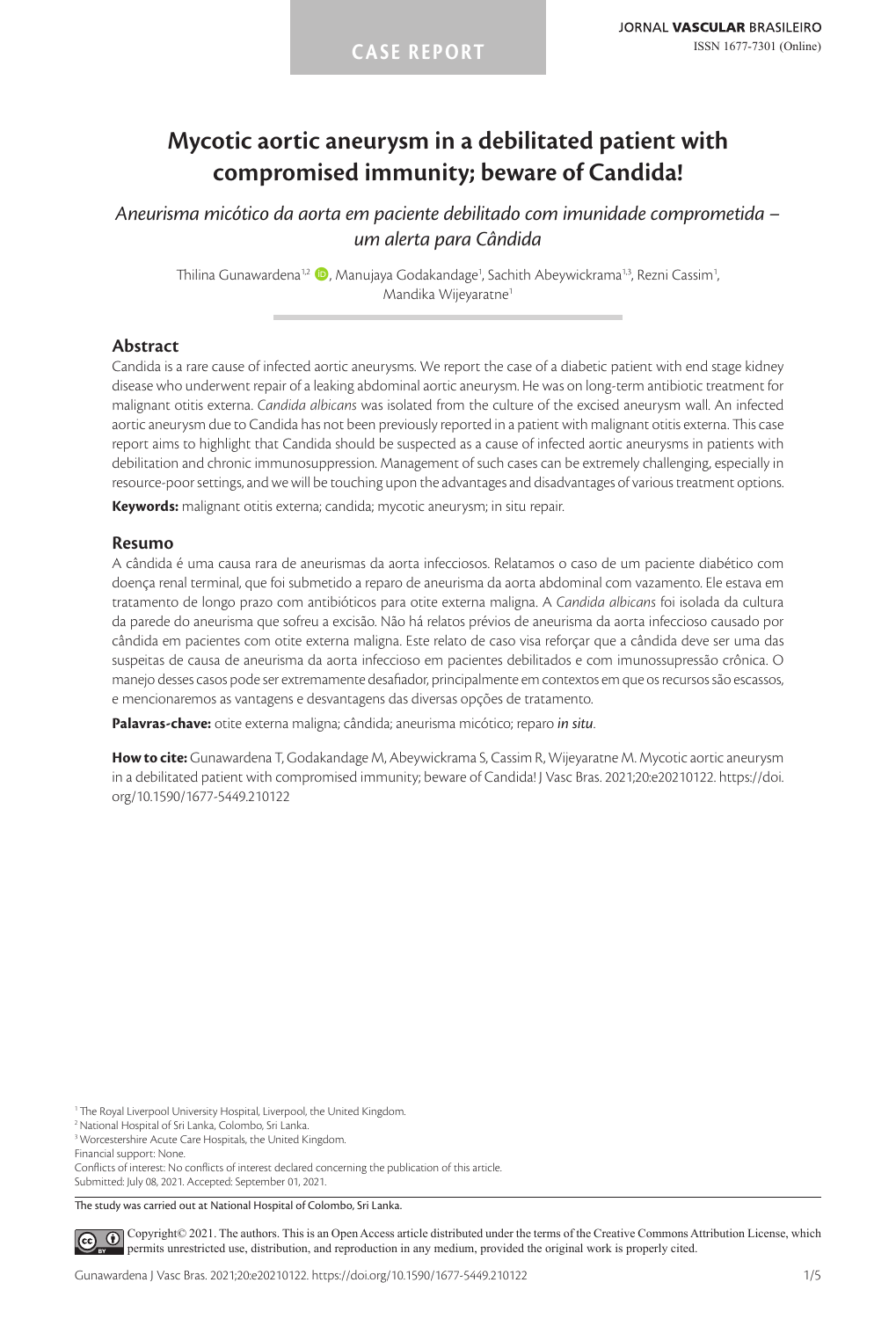## **INTRODUCTION**

Mycotic aneurysms are caused by infective degeneration of the vessel wall. Although the name implies fungi as the source of such infections, this is a misnomer, and fungi are rarely isolated as the causative organism. Invasive candida infection is associated with risk factors such as immune deficiency, critical illness, and prolonged antibiotic exposure.<sup>1</sup> Malignant otitis externa (MOE) is an invasive infection involving the external auditory canal (EAC) and the lateral skull base.2 It is a condition that is seen in diabetics, the elderly, and the debilitated.<sup>3</sup> In this case report, we present a patient with MOE who was diagnosed with a leaking abdominal aortic aneurysm (AAA). He was operated on, and in situ repair of the aneurysm was done using a bifurcated polyester graft. The culture of the aneurysm wall grew *Candida albicans*. Mycotic AAA due to *Candida* spp. is rare and has never been reported in a patient who was on long term antibiotics for MOE.

The study was conducted in accordance with the relevant standards of the institutional ethics committee and the Helsinki declaration. Informed written consent was obtained from the relatives before data collection and publication of the case report.

# **CASE DESCRIPTION**

A 67-year-old diabetic, pre-dialysis patient with end-stage kidney disease (ESKD) secondary to diabetes nephropathy on top of a single functioning kidney was investigated for a severely painful, discharging right ear. The initial pus swab was positive for pseudomonas and he was treated with intravenous ceftazidime. Despite prolonged antibiotic therapy he continued to suffer from persistent symptoms. An excision biopsy of a polyp at the bony-cartilaginous junction of the external ear canal revealed granulation tissue with focal suppuration. Following the biopsy results and a skull X-ray which was suspicious for osteomyelitis (Figure 1), a clinical diagnosis of MOE was made. Intravenous antibiotics were continued until cultures became negative and inflammatory parameters stabilized. Then he was discharged on oral ciprofloxacin. During the following year, he had 2 hospital admissions with otorrhea and otalgia. Repeated cultures of the ear discharge were negative.

While in hospital for an exacerbation of ear pain, the patient developed sudden onset, severe, leftsided lower abdominal pain. On examination, his pulse rate was 112 per minute and blood pressure was 170/100 mmHg. There was a pulsatile, tender mass in the left lower abdomen clinically suggestive of an aneurysm. An urgent ultrasound scan (USS) showed an infrarenal AAA with an anterior-posterior diameter of 4.2cm. Adjacent to the aneurysm, there was a large retroperitoneal hematoma indicative of leaking. A non-contrast CT of the abdomen confirmed the USS findings. (Figure 2) Investigations available at the time revealed a WBC count of  $13.26 \times 10^3 \mu L$ , Hb of 7.7g/dL, creatinine of 4.77mg/dL, C reactive protein level of 156mg/dL, and an ESR of 130mm in the first hour.



Figure 1. Lateral skull X-ray showing bony erosions (Arrow) suspicious for osteomyelitis.



Figure 2. Non contrast CT findings (Arrow indicates the aneurysmal aortic bifurcation).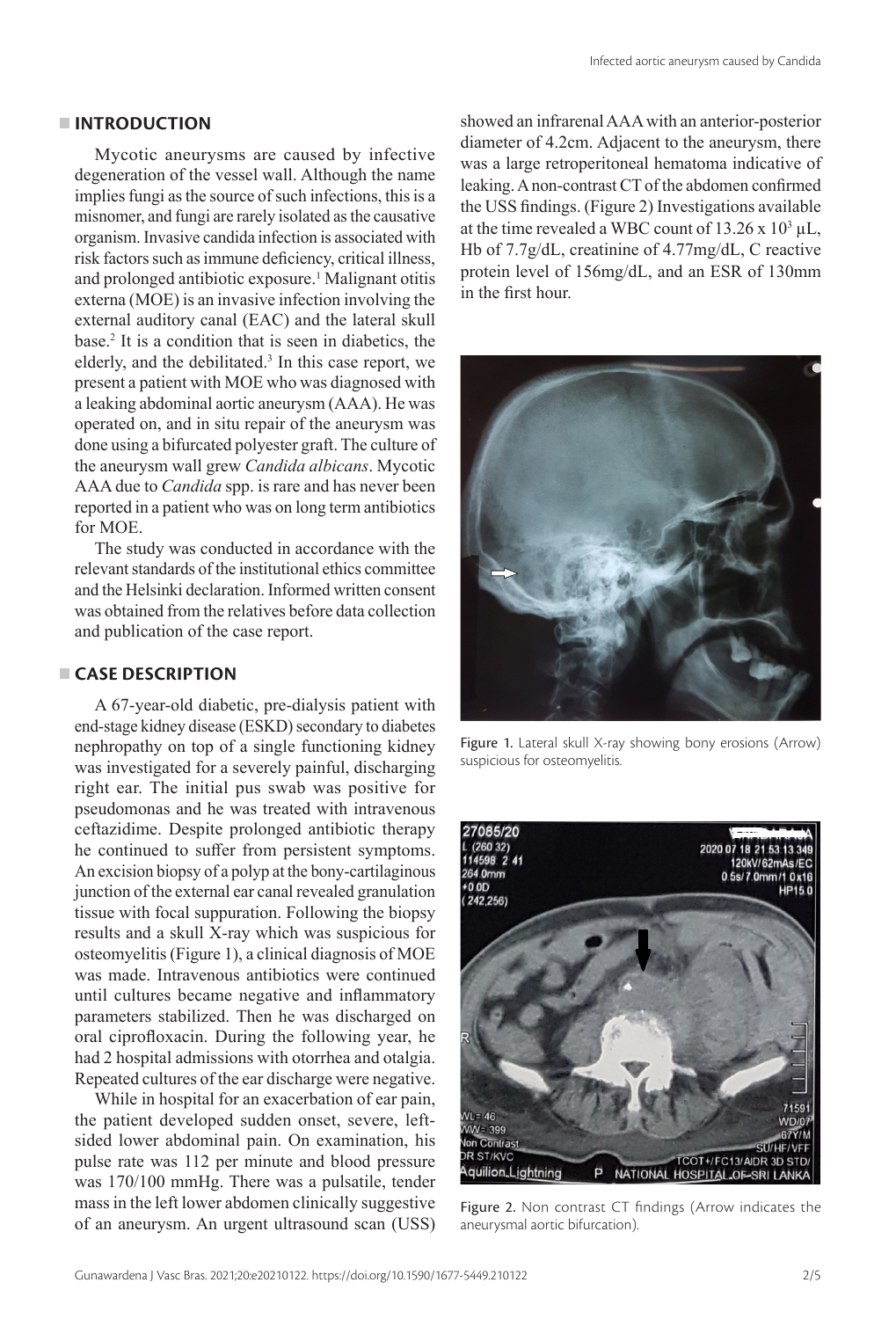The patient was rushed to the theater and a midline **DISCUSSION** laparotomy was done, which revealed a retroperitoneal hematoma with an aneurysm at the aortic bifurcation. The appearance of the aneurysm was suspicious for infective arteritis. (Figure 3). Proximal control of the aorta was obtained below the renal artery level. The right common iliac artery (CIA) was clamped just above its bifurcation. As the left CIA had been destroyed by the inflammatory process, the left internal iliac artery was sacrificed and left external iliac artery (EIA) control was taken. The degenerated arterial wall and the adjacent left psoas muscle were debrided. Pieces from the vessel wall were taken for culture and histology. Arterial continuity was restored by in situ repair using a 14 x 7mm bifurcated polyester vascular graft. The right graft limb was anastomosed to the right CIA and the left graft limb to the left EIA. Total intraoperative blood loss was

(ICU) for post-operative care. During the ICU stay, the patient became anuric and continuous renal replacement therapy was initiated. The culture of the aneurysm wall yielded a pure growth of *Candida albicans* and intravenous fluconazole was started. Blood cultures were negative. The histology of the aortic wall was reported as degenerated vessel wall with thrombosis and suppuration. The postoperative recovery was complicated with ventilator associated pneumonia (VAP) with a multidrug-resistant *Acinetobacter* species. It was difficult to mobilize the patient for a 2D echo to rule out infective endocarditis as he was ventilator dependent. He passed away in the ICU on post-operative day 13.

3.5L. The patient was sent to the intensive care unit



Figure 3. Intra-operative findings (Arrow indicates the aneurysmal aortic bifurcation).

Malignant otitis externa has been defined as an invasive infection involving the EAC and the lateral skull base.<sup>2</sup> As per Cohen et al.,<sup>3</sup> a diagnosis of MOE can be established when there is pain, swelling, discharge, granulation tissue, microabscess, and a positive Technetium 99 bone scan. When a bone scan is unavailable, poor response to a trial of antibiotics for 1-3 weeks can be taken as an alternative criterion. Those affected with MOE are usually elderly and immunocompromised. The condition can be clinically suspected when there is ear pain disproportionate to examination findings. *Pseudomonas aeruginosa* is the most common organism isolated from patients with MOE. The mainstay of management of this condition is prolonged antibiotic therapy.<sup>2</sup>

Infected aneurysms are termed 'mycotic aneurysms'. The name is derived from the mushroom-like appearance of the infected vessel wall.<sup>4</sup> The majority have bacterial etiology. In only 1-2% of cases, fungi are identified as the responsible organism.4,5 Mycotic aortic aneurysms due to *Candida* spp. are rare, and the literature is limited to a handful of case reports.

Invasive candida infections are seen in immunocompromised and/or critically ill patients.<sup>1</sup> In some patients with candida aortitis, a primary focus for the infection can be identified. Endocarditis, central line infection, and colonoscopic polypectomy are examples reported in the literature.<sup>6-8</sup> In MOE, a culture of the ear discharge may grow fungal species including *Candida*. 2 However, our patient never had an ear swab positive for candida. His blood culture taken after the aneurysm repair was negative. We could not completely rule out the possibility of fungal endocarditis as he expired before an echocardiogram and the relatives declined the request for a postmortem examination. Our patient was a high-risk candidate for invasive candidiasis due to the presence of diabetes and ESKD, which are known risk factors for a sub-optimal immune response, and the history of prolonged broad spectrum antibiotic therapy.1,9,10

The standard treatment for a mycotic aortic aneurysm is extra-anatomic reconstruction and appropriate antimicrobial therapy.11 Tunneling the vascular graft away from the infected field does not completely exclude the risk of graft infection as seeding of the organism can occur through the bloodstream. Compared to extra-anatomic bypass, in situ reconstruction is associated with better longterm patency but a higher incidence of graft infection. In their case series, Dubois et al.<sup>11</sup> reported an 8% reinfection rate after in situ reconstructions of infected aortic aneurysms. When in situ repair is contemplated for a mycotic aneurysm, radical debridement of all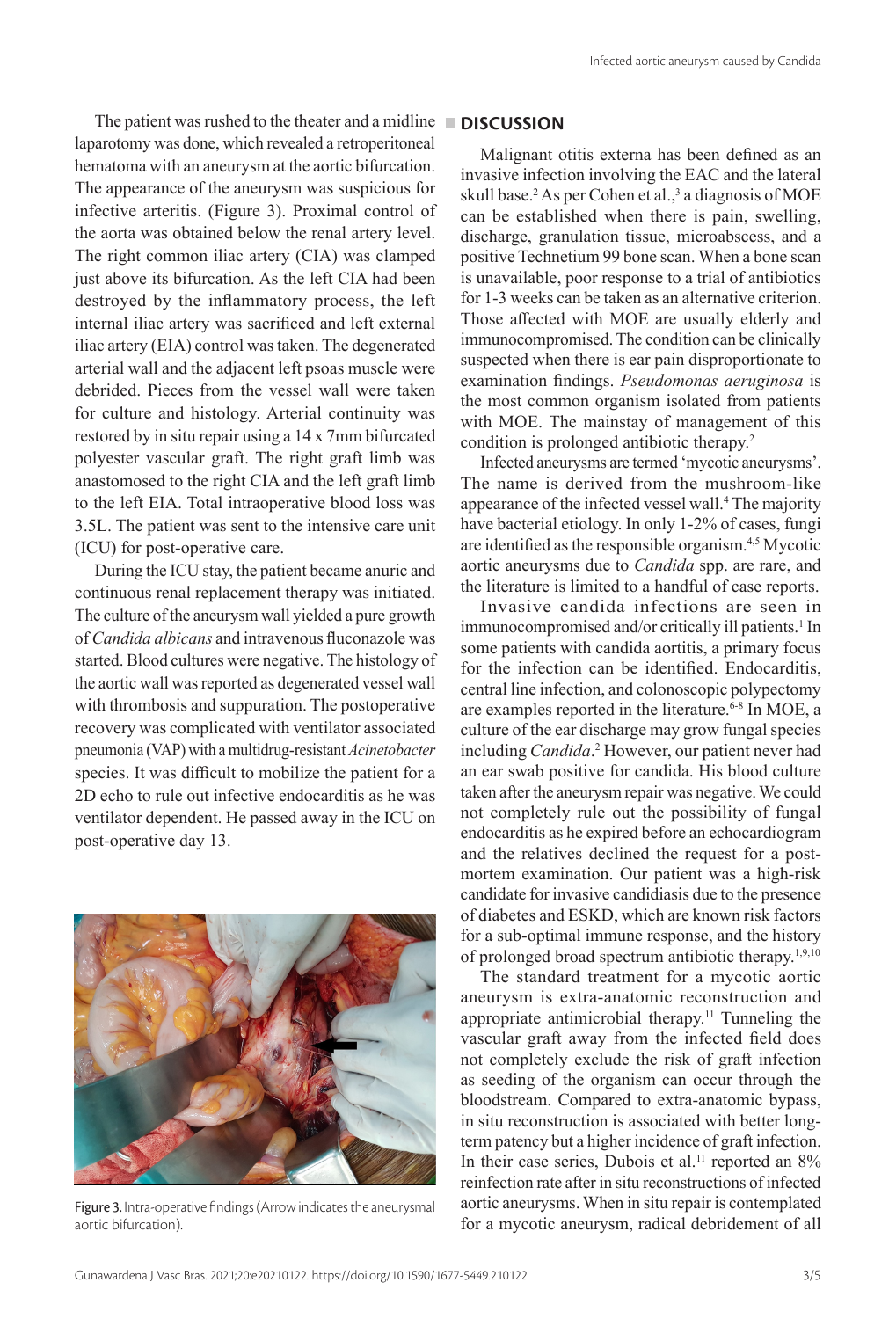infected tissue is mandatory.12,13 Prosthetic grafts can be avoided if alternatives such as the patient's femoral veins or cryopreserved aortic allografts can be used. Harvesting and preparation of femoral veins increase the surgical time and tissue trauma, which can prove detrimental in a physiologically unstable patient with a leaking AAA. Cryopreserved allografts avoid these issues, but they may not be available on an emergency basis and can be prone to aneurysmal degeneration on long-term follow-up.14 If a prosthetic has to be used, antibiotic-impregnated grafts are preferred.<sup>12,15</sup>

Endovascular stenting is a useful technique to manage mycotic aneurysms, and it has been used with success to treat a mycotic AAA caused by *Candida* as well.<sup>16,17</sup> However, a stent deployed within an infected field has the potential for infection, with devastating consequences. A meta-analysis published on the use of stent grafts for the repair of infected aortic aneurysms reported a graft infection rate of 22%, and 61% of those who had this complication had died at 1 year follow-up.<sup>16</sup>

We do not have access to cryopreserved allografts or aortic stent-grafts on an emergency basis. Considering the patient's hemodynamic parameters and his physiological reserves at the time of surgery, we felt that time spent harvesting the femoral veins would compromise his chances of survival. After performing a thorough debridement of the infected aorta and the left psoas muscle, we performed an in situ repair using a polyester graft. Once the cultures had isolated Candida, we intended to treat the patient with IV antifungals during the acute post-operative period and to supplement it with long term oral antifungal therapy. The majority agree that prolonged treatment with antifungals should be given after repair of an infected aortic aneurysm due to Candida.<sup>5,8,9</sup>

#### **CONCLUSIONS**

Mycotic aneurysm of the aorta due to *Candida* infection is rare. It should be suspected when AAA occurs in patients with risk factors such as debility, immune deficiency, or a history of prolonged treatment with broad spectrum antibiotics. Major surgery in such patients can be extremely challenging, especially in resource-limited settings such as ours.

# **REFERENCES**

- 1. Eggimann P, Que YA, Revelly JP, Pagani JL. Preventing invasive candida infections: where could we do better? J Hosp Infect. 2015;89(4):302-8. [http://dx.doi.org/10.1016/j.jhin.2014.11.006.](https://doi.org/10.1016/j.jhin.2014.11.006) [PMid:25592726.](https://www.ncbi.nlm.nih.gov/entrez/query.fcgi?cmd=Retrieve&db=PubMed&list_uids=25592726&dopt=Abstract)
- 2. Kumar SP, Ravikumar A, Somu L, Ismail NM. Malignant otitis externa: an emerging scourge. Journal of Clinical Gerontology

and Geriatrics. 2013;4(4):128-31. [http://dx.doi.org/10.1016/j.](https://doi.org/10.1016/j.jcgg.2013.02.003) [jcgg.2013.02.003.](https://doi.org/10.1016/j.jcgg.2013.02.003)

- 3. Cohen D, Friedman P. The diagnostic criteria of malignant external otitis. J Laryngol Otol. 1987;101(3):216-21. [http://dx.doi.org/10.1017/](https://doi.org/10.1017/S0022215100101562) [S0022215100101562](https://doi.org/10.1017/S0022215100101562). [PMid:3106547.](https://www.ncbi.nlm.nih.gov/entrez/query.fcgi?cmd=Retrieve&db=PubMed&list_uids=3106547&dopt=Abstract)
- 4. Woodrum DT, Welke KF, Fillinger MF. Candida infection associated with a solitary mycotic common iliac artery aneurysm. J Vasc Surg. 2001;34(1):166-8. [http://dx.doi.org/10.1067/mva.2001.115381](https://doi.org/10.1067/mva.2001.115381). [PMid:11436091.](https://www.ncbi.nlm.nih.gov/entrez/query.fcgi?cmd=Retrieve&db=PubMed&list_uids=11436091&dopt=Abstract)
- 5. Barry MC, Jackson N, Adeboysku D, Tran T, McNeil I, Grace PA. Candida albicans mycotic abdominal aortic aneurysm. Eur J Vasc Endovasc Surg. 1997;13(2):237-9. [http://dx.doi.org/10.1016/S1078-](https://doi.org/10.1016/S1078-5884(97)80028-7) [5884\(97\)80028-7.](https://doi.org/10.1016/S1078-5884(97)80028-7) [PMid:9091164.](https://www.ncbi.nlm.nih.gov/entrez/query.fcgi?cmd=Retrieve&db=PubMed&list_uids=9091164&dopt=Abstract)
- 6. Kretz B, Pagès PB, Loffroy R, et al. Mycotic aneurysm of both internal iliac arteries due to *Candida albicans*. Ann Vasc Surg. 2014;28(3):738.e11-4. [http://dx.doi.org/10.1016/j.avsg.2013.06.022](https://doi.org/10.1016/j.avsg.2013.06.022). [PMid:24360942.](https://www.ncbi.nlm.nih.gov/entrez/query.fcgi?cmd=Retrieve&db=PubMed&list_uids=24360942&dopt=Abstract)
- 7. Ikeda M, Kambayashi J, Kawasaki T. Contained rupture of infected abdominal aortic aneurysm due to systemic candidiasis. Cardiovasc Surg. 1995;3(6):711-4. [http://dx.doi.org/10.1016/0967-](https://doi.org/10.1016/0967-2109(96)82875-4) [2109\(96\)82875-4.](https://doi.org/10.1016/0967-2109(96)82875-4) [PMid:8745199.](https://www.ncbi.nlm.nih.gov/entrez/query.fcgi?cmd=Retrieve&db=PubMed&list_uids=8745199&dopt=Abstract)
- 8. Marty-Ané C, Alric P, Prudhomme M, Picard E, Mary H. Bilateral splenorenal bypass and axillofemoral graft for management of juxtarenal mycotic aneurysm. Cardiovasc Surg. 1996;4(3):331-4. [http://dx.doi.org/10.1016/0967-2109\(95\)00040-2.](https://doi.org/10.1016/0967-2109(95)00040-2) [PMid:8782930.](https://www.ncbi.nlm.nih.gov/entrez/query.fcgi?cmd=Retrieve&db=PubMed&list_uids=8782930&dopt=Abstract)
- 9. Rubin BG, German ML. Candida infection with aneurysm formation in the juxtarenal aorta. J Vasc Surg. 1994;20(2):311-4. [http://dx.doi.](https://doi.org/10.1016/0741-5214(94)90021-3) [org/10.1016/0741-5214\(94\)90021-3](https://doi.org/10.1016/0741-5214(94)90021-3). [PMid:8040957.](https://www.ncbi.nlm.nih.gov/entrez/query.fcgi?cmd=Retrieve&db=PubMed&list_uids=8040957&dopt=Abstract)
- 10. Brown C Jr, Propp S, Guest CM, Beebe RT, Early L. Fatal fungus infections complicating antibiotic therapy. J Am Med Assoc. 1953;152(3):206- 7. [http://dx.doi.org/10.1001/jama.1953.03690030006002](https://doi.org/10.1001/jama.1953.03690030006002). [PMid:13044498.](https://www.ncbi.nlm.nih.gov/entrez/query.fcgi?cmd=Retrieve&db=PubMed&list_uids=13044498&dopt=Abstract)
- 11. Dubois M, Daenens K, Houthoofd S, Peetermans WE, Fourneau I. Treatment of mycotic aneurysms with involvement of the abdominal aorta: single-centre experience in 44 consecutive cases. Eur J Vasc Endovasc Surg. 2010;40(4):450-6. [http://dx.doi.](https://doi.org/10.1016/j.ejvs.2010.07.017) [org/10.1016/j.ejvs.2010.07.017](https://doi.org/10.1016/j.ejvs.2010.07.017)[. PMid:20719550.](https://www.ncbi.nlm.nih.gov/entrez/query.fcgi?cmd=Retrieve&db=PubMed&list_uids=20719550&dopt=Abstract)
- 12. Nemoto Y, Hosoi Y, Hoshina K, Nunokawa M, Kubota H, Watanabe T. In Situ Reconstruction with Extended Debridement in Patients with Mycotic Abdominal Aortic Aneurysms. Ann Vasc Dis. 2017;10(2):159-63. [http://dx.doi.org/10.3400/avd.hdi.17-00001](https://doi.org/10.3400/avd.hdi.17-00001). [PMid:29034046.](https://www.ncbi.nlm.nih.gov/entrez/query.fcgi?cmd=Retrieve&db=PubMed&list_uids=29034046&dopt=Abstract)
- 13. Fichelle JM, Tabet G, Cormier P, et al. Infected infrarenal aortic aneurysms: when is in situ reconstruction safe? J Vasc Surg. 1993;17(4):635-45. [http://dx.doi.org/10.1016/0741-5214\(93\)90105-U](https://doi.org/10.1016/0741-5214(93)90105-U). [PMid:8464080.](https://www.ncbi.nlm.nih.gov/entrez/query.fcgi?cmd=Retrieve&db=PubMed&list_uids=8464080&dopt=Abstract)
- 14. Janko MR, Bose S, Lawrence PF. Current status of treatment for aortic graft infection: when should cryopreserved allografts be used? Semin Vasc Surg. 2019;32(1-2):81-7. [http://dx.doi.org/10.1053/j.](https://doi.org/10.1053/j.semvascsurg.2019.07.001) [semvascsurg.2019.07.001.](https://doi.org/10.1053/j.semvascsurg.2019.07.001) [PMid:31540661.](https://www.ncbi.nlm.nih.gov/entrez/query.fcgi?cmd=Retrieve&db=PubMed&list_uids=31540661&dopt=Abstract)
- 15. Hayes PD, Nasim A, London NJ, et al. In situ replacement of infected aortic grafts with rifampicin-bonded prostheses: the Leicester experience (1992 to 1998). J Vasc Surg. 1999;30(1):92-8. [http://](https://doi.org/10.1016/S0741-5214(99)70180-1) [dx.doi.org/10.1016/S0741-5214\(99\)70180-1](https://doi.org/10.1016/S0741-5214(99)70180-1). [PMid:10394158.](https://www.ncbi.nlm.nih.gov/entrez/query.fcgi?cmd=Retrieve&db=PubMed&list_uids=10394158&dopt=Abstract)
- 16. Kan CD, Lee HL, Yang YJ. Outcome after endovascular stent graft treatment for mycotic aortic aneurysm: a systematic review. J Vasc Surg. 2007;46(5):906-12. [http://dx.doi.org/10.1016/j.jvs.2007.07.025](https://doi.org/10.1016/j.jvs.2007.07.025). [PMid:17905558.](https://www.ncbi.nlm.nih.gov/entrez/query.fcgi?cmd=Retrieve&db=PubMed&list_uids=17905558&dopt=Abstract)
- 17. Oichi T, Sasaki S, Tajiri Y. Spondylodiscitis concurrent with infectious aortic aneurysm caused by Candida tropicalis: a case report. J Orthop Surg (Hong Kong). 2015;23(2):251-4. [http://](https://doi.org/10.1177/230949901502300230) [dx.doi.org/10.1177/230949901502300230](https://doi.org/10.1177/230949901502300230)[. PMid:26321563.](https://www.ncbi.nlm.nih.gov/entrez/query.fcgi?cmd=Retrieve&db=PubMed&list_uids=26321563&dopt=Abstract)